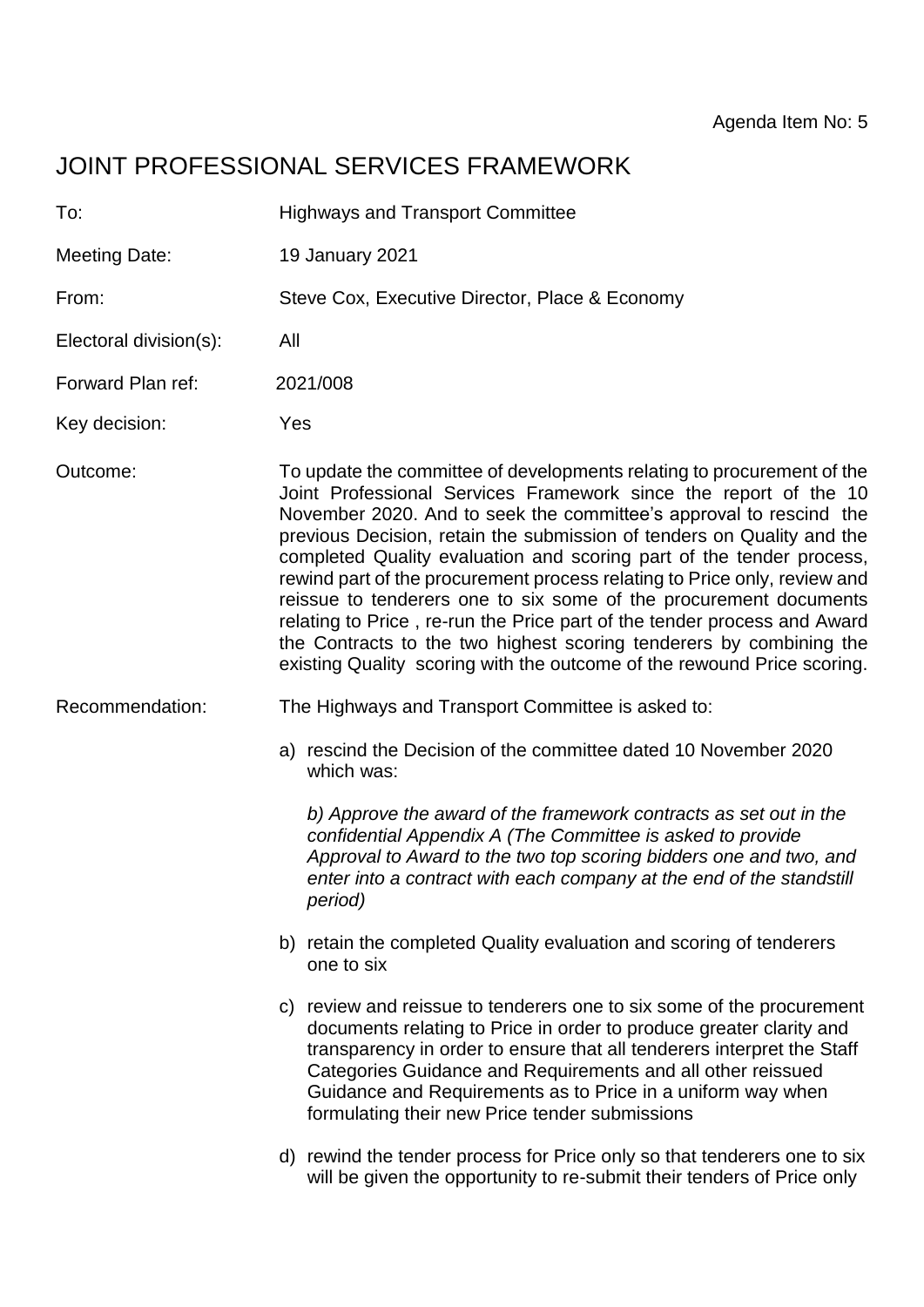e) following evaluation of the resubmitted tenders on Price only delegate authority to the Executive Director of Place and Economy to Award Contracts to the two highest scoring tenderers identified after combining the existing scores on Quality with the new scores received on Price

#### Officer contact:

| Name:  | Alex Deans                       |
|--------|----------------------------------|
| Post:  | <b>MID Group Manager</b>         |
| Email: | alex.deans@cambridgeshire.gov.uk |
| Tel:   | 07936 903111                     |

Member contacts:

| Names: | <b>Cllr Ian Bates</b>           |
|--------|---------------------------------|
| Post:  | Chair                           |
| Email: | ian.bates@cambridgeshire.gov.uk |
| Tel:   | 01223 706398                    |

| Names: | <b>Cllr Mark Howell</b>           |
|--------|-----------------------------------|
| Post:  | Vice Chair                        |
| Email: | mark.howell@cambridgeshire.gov.uk |
| Tel:   | 01223 706398                      |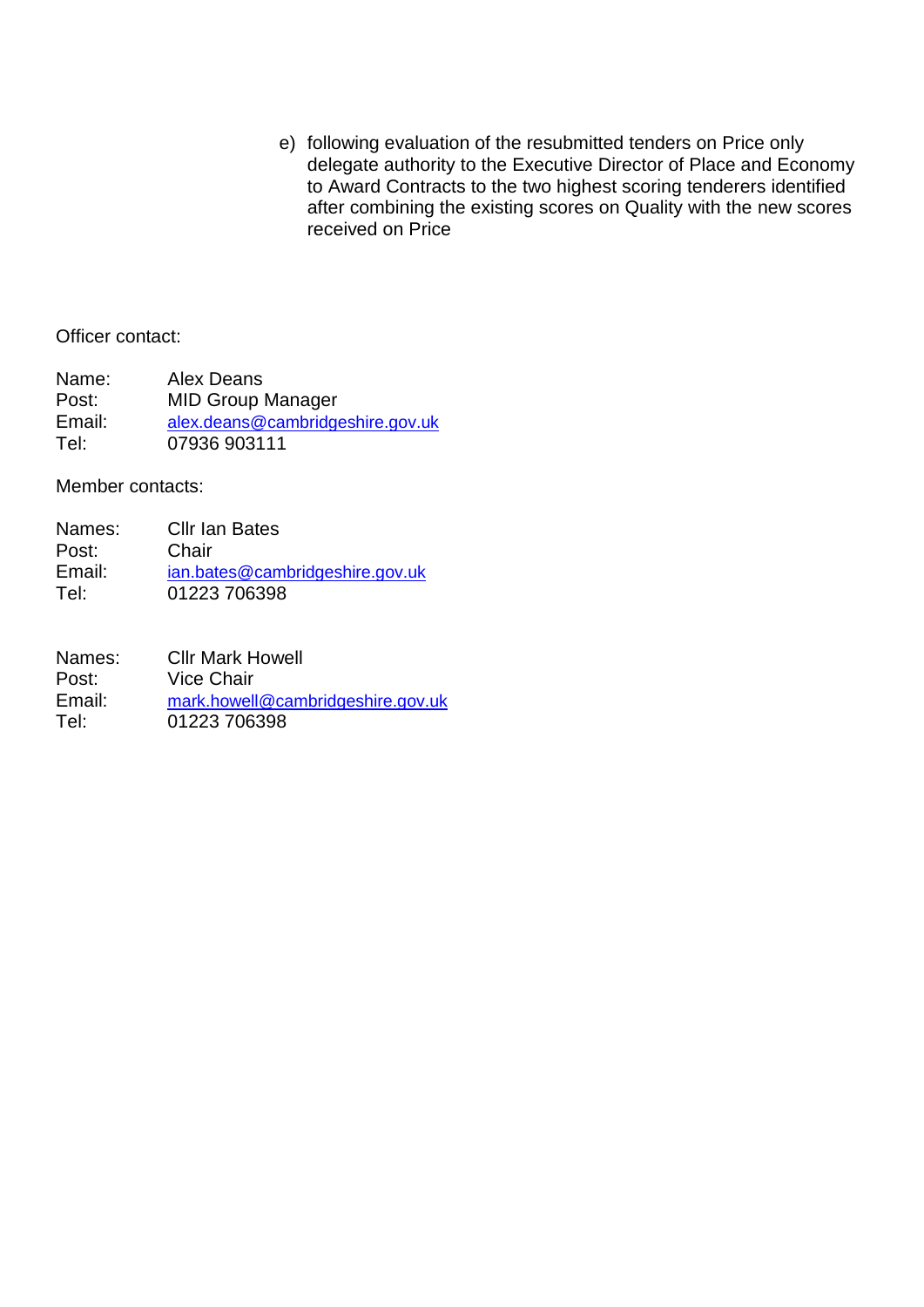## 1. Background

- 1.1 On 10 January 2019, the Economy and Environment (E&E) Committee approved the establishment of new professional services contract arrangements to support the development of the infrastructure in the Cambridgeshire and Peterborough area and help ensure its continued economic success.
- 1.2 A Project Team to manage the development and procurement of the new arrangements was established in March 2019. The Project Team is now led by the Interim Group Manager of Major Infrastructure and Delivery and comprises of procurement experts, external NEC contract expert and LGSS legal representatives plus a representative of the Greater Cambridge Partnership.
- 1.3 The Project Team oversaw the development of an options appraisal and a market engagement exercise during the Spring and Summer of 2019. The team identified a 5-year duration framework with two multi-disciplinary suppliers as the option that best met the needs of the Contracting Authorities. This option balances the need for ongoing competition and service resilience with the opportunity to develop collaborative relationships and knowledge retention with a smaller number of suppliers.
- 1.4 The framework will be hosted by Cambridgeshire County Council (the County) and will be accessible by the County Council, the Greater Cambridge Partnership, the Cambridgeshire and Peterborough Combined Authority, Peterborough City Council and other public sector organisations in the area, together, the Contracting Authorities.
- 1.5 When a Contracting Authority requires work that is within the scope of the framework, it may select one of the two suppliers using either a direct appointment route or by using a secondary competition route. The Contracting Authority then enters into a contract (a Task Order) for the required work with the selected supplier.
- 1.6 Although there is a no guaranteed level of spend via the framework, it is anticipated that professional services of up to approximately £13M per annum may be procured in order to support the planned programmes of investment in the region's infrastructure.
- 1.7 The framework scope is the provision of professional services across the full project lifecycle for transportation and other infrastructure projects in the Cambridgeshire and Peterborough area.
- 1.8 The project types include but are not limited to highways; walking, cycling and other nonmotorised modes; public transport including rail, bus, guided transport and metro systems; intelligent transport and future mobility solutions. Projects may include multiple modes.
- 1.9 The scope of services for delivery under the framework include but are not limited to the type of service outlined below.
	- o Transport Solutions
	- o Project Delivery Studies
	- o Consultation and Stakeholders
	- o Planning and Statutory Services
	- o Design services (feasibility, preliminary and detailed)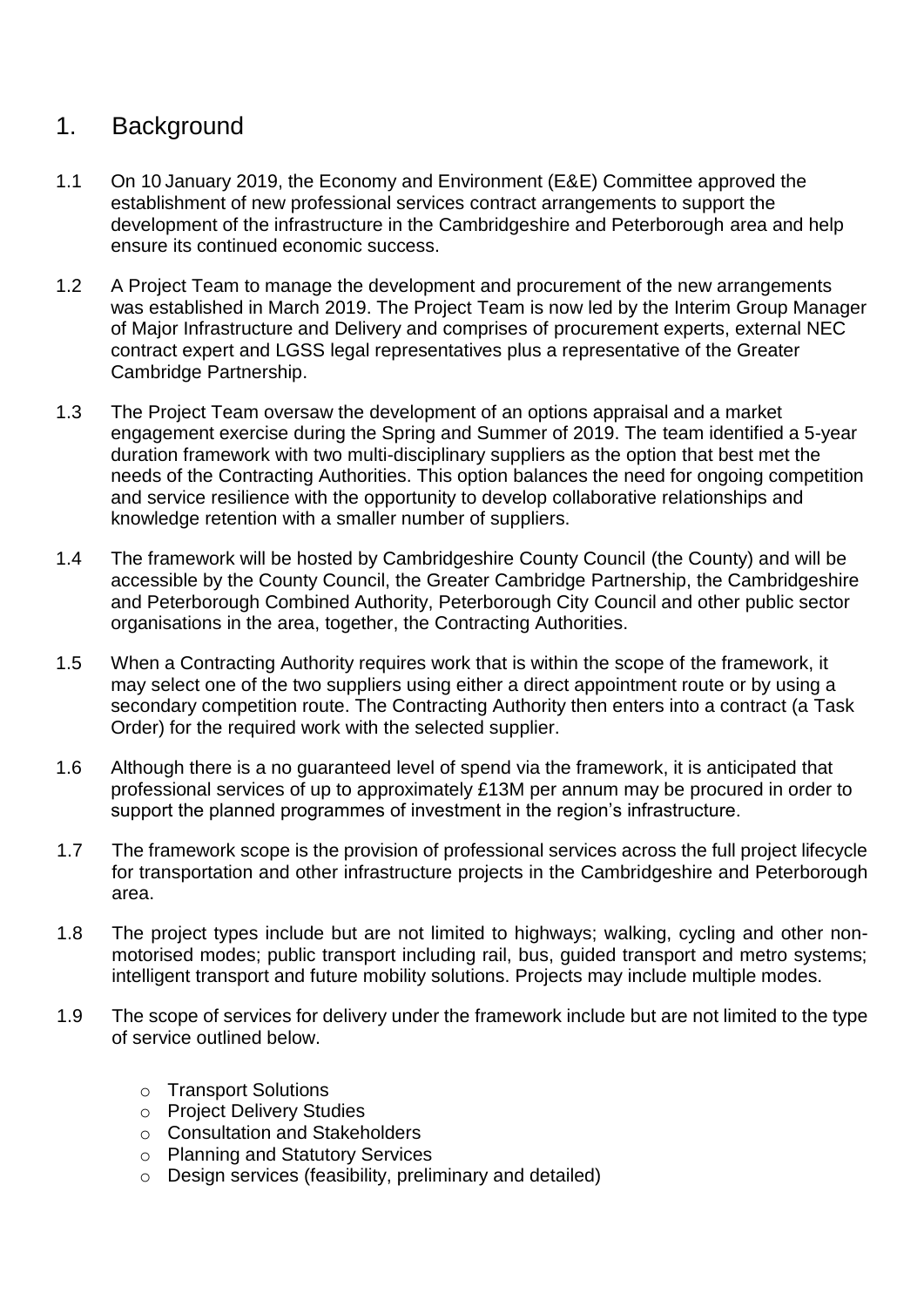- o Commercial services
- o Surveys and investigations
- o Environmental Services
- o Future Mobility Services
- o Construction Phase services
- 1.10 A restricted two-stage procurement process commenced on 4th December 2019 by issuing a Contract Notice in the Official Journal of the European Union (OJEU). The first stage of the process was a submission of a contract notice in the Official Journal of the European Union (OJEU) on 4<sup>th</sup> December 2019 and published on the 9<sup>th</sup> of December 2019 and the issue of Selection Questionnaires (SQ). The SQ invited interested providers to make a submission which was evaluated for financial and safety suitability, along with capacity and relevant experience, particularly with respect to some of the likely risks involved in delivering the services.
- 1.11 Eight organisations expressed an interest in the framework contract. The organisations included both single suppliers and consortia / subcontract arrangements that had come together in order to provide the wide-range of services required.
- 1.12 All eight SQ submissions were evaluated. One of the submissions did not meet the required thresholds of the SQ and was therefore not invited to submit a tender. The Invitation to Tender (ITT) was issued on 25<sup>th</sup> February 2020 to the remaining seven organisations.
- 1.13 During the tender period, one of the seven organisations withdrew as it transpired that it was not able to put in place the levels of professional indemnity insurance required by the contract.
- 1.14 The tender period had been planned to close on 30<sup>th</sup> March 2020 but this period was extended until 20<sup>th</sup> May 2020 to enable all organisations additional time to prepare their tenders as a result of the onset of the Covid-19 pandemic.
- 1.15 All six of the remaining organisations submitted a Final Tender by 20<sup>th</sup> May 2020 via the LGSS e-tendering system.
- 1.16 The tenders comprised two structurally separate parts: a Quality Submission and a Price Submission.
- 1.17 The Quality submission required written responses to eight questions to demonstrate the method as to how the supplier would provide a high-quality service and work collaboratively with the Contracting Authorities and with the other supplier on the framework. It also included how the supplier would support local suppliers and Small and Medium sized Enterprises (SMEs) and provide the Contracting Authorities with access to specialist services as and when required.
- 1.18 The Price submission required submission of costs for a wide range of professional staff skills and grades that are likely to be required during the term of the framework.
- 1.19 The Quality and Price submissions were evaluated.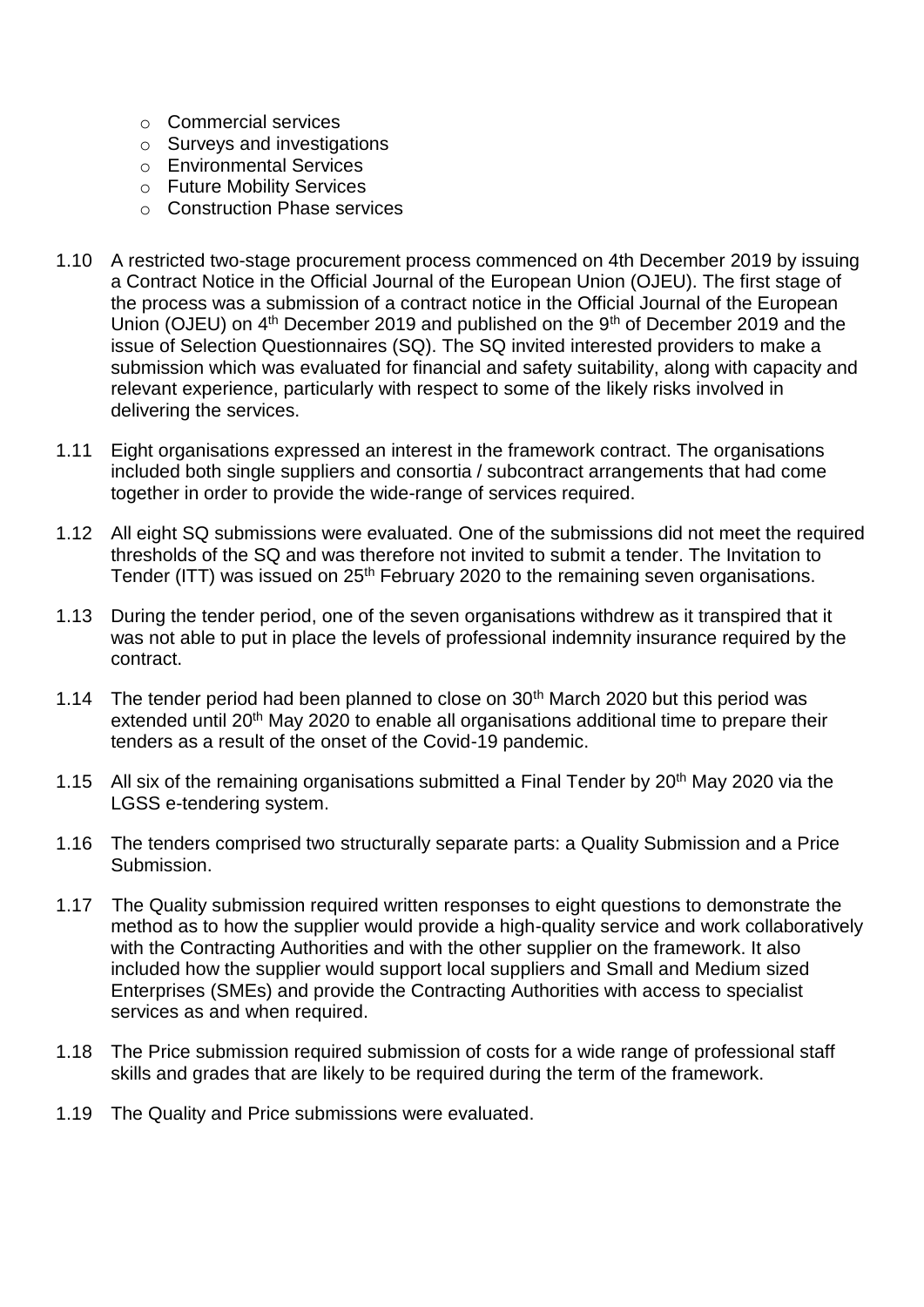- 1.20 During the evaluation of the Price submissions, tender clarification questions were issued to all six suppliers in order to seek confirmation of the accuracy and compliance of the submitted cost data.
- 1.21 The evaluators sought explanations as to prices submitted by one tenderer, as their tender had the appearance of being abnormally low. That tender submission was subject to further detailed analysis, and a meeting subsequently took place with the tenderer on 5 October 2020, where the tenderer provided further information to the evaluators. Subsequently all six bids were accepted.
- 1.22 Following this the scores of tenderers one to six for the Quality and the Price parts of their submissions were combined to give an overall score. The overall score was calculated on a ratio 30% Price to 70% Quality as provided in confidential Appendix A.
- 1.23 A Recommendation from the Project Team was brought to this committee dated 10 November 2020 which stated:

*The Committee is asked to provide Approval to Award to the two top scoring bidders one and two, and enter into a contract with each company at the end of the standstill period.*

The scoring for tenders one to six and tenderers who were ranked one and two were set out in confidential Appendix as part of that committee.

1.24 The committee approved this recommendation which became the Decision. This Decision was notified to tenderers one to six on the same day as the committee, and the standstill period was determined at midnight on the 20 November 2020.

### 2. Main Issues

- 2.1 During the standard 10 day standstill period, also known as Alcatel, enquiries were received and issues raised by tenderers scoring three and four directed to the validity of the Award Decision concerning the tenderer who was ranked number two. These enquiries and issues related primarily to whether the Project Team's failure to reject tenderer two's tender for being abnormally low was sound and could be challenged. Due to the content and complexity of what was being requested by tenderer three and four and the legal company acting on behalf of tenderer three, the Project Team decided to extend the stand-still period to the 4 December 2020 to allow further time to investigate and consider the issues raised.
- 2.2 During this extended standstill period while the enquiries where being investigated and the issues raised considered, the Project Team recognised the possibility that the procurement documents as to Price may not be sufficiently clear, precise and unequivocal so as to ensure that all tenderers were afforded an equal opportunity to formulate their tenders on Price on a uniform basis. A potential consequence of the possibility of such a flaw was whether any Abnormally Low Tender assessment of any information provided during the seeking of any Abnormally Low Tender explanations was an effective assessment when that assessment included comparing the Prices of the tenders received. The presence of such flaws may also have meant that the two Most Economically Advantageous Tenders were not identified.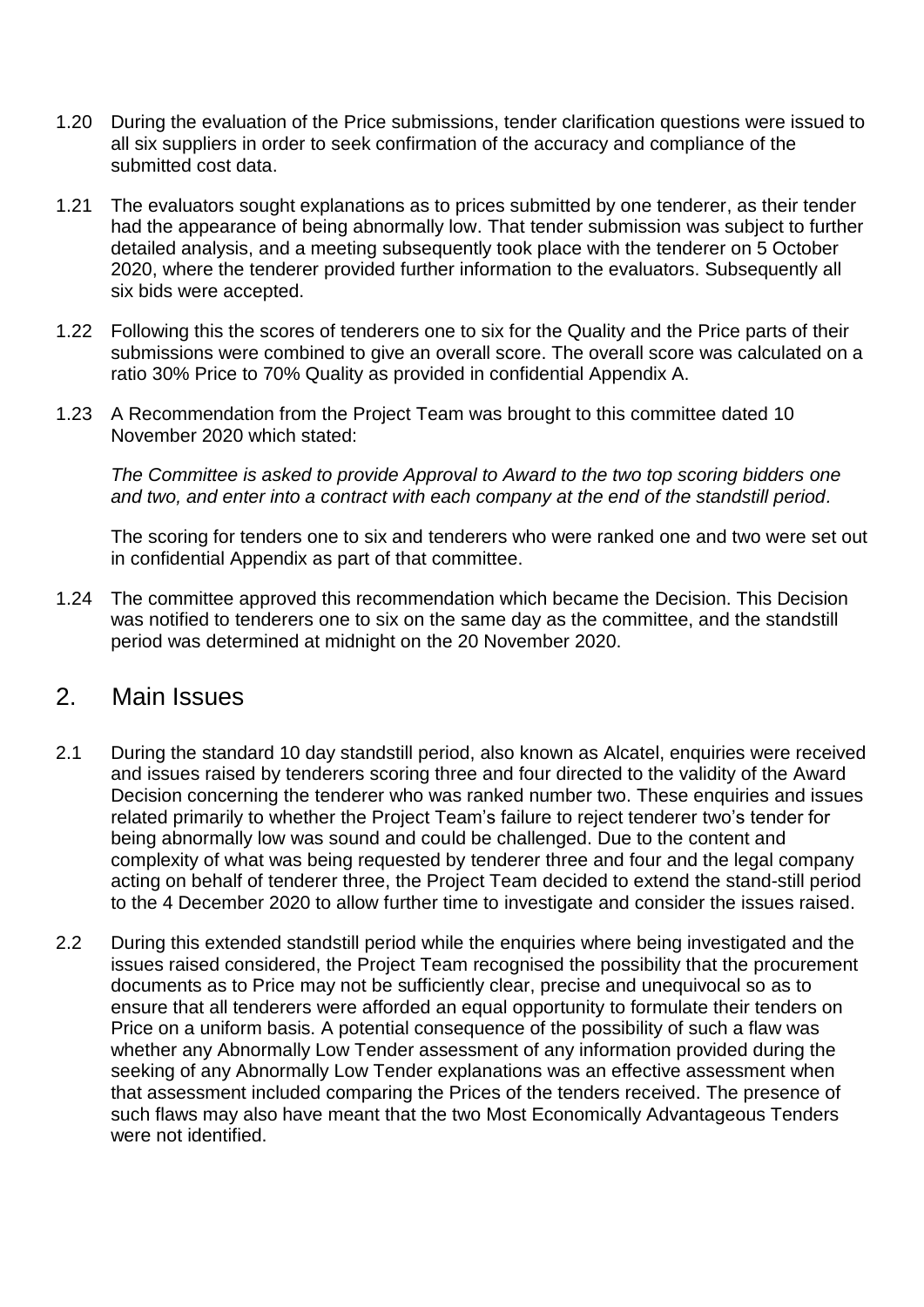- 2.3 The Project Team extended the standstill period to the 29 January 2021, to consider that possibility further, and instruct external legal procurement lawyers to undertake a review working closely with the Project Team.
- 2.4 The external legal review appears in confidential Appendix B.
- 2.5 In the light of the developments outlined above the recommendations are as set out above which involves the County exercising its discretion to rescind its previous Award Decisions and rewind the procurement on Price only so that the Quality evaluation and scoring of the tender process is retained, and some of the procurement documents relating to Price are revised and reissued with an invitation to tenderers one to six to resubmit their tenders on Price only. Since the tenders on Quality and Price were structurally separate (see paragraphs 1.16 to 1.18 of this report), it is possible to retain the Quality evaluation and scoring, re-run the Price part of the tender as the re-run Price tender does not affect the content of the tenders on Quality or their evaluation or vice versa.
- 2.6 Following the rewind of the Price tender process, scheduled during late January and February 2021, the Project Team will evaluate the Price tenders received and rescore the revised Price (30%) tenders received from tenderers one to six and combine these to the retained Quality tenders (70%) scores and re-rank tenderers one to six from the resulting total combined scores.
- 2.7 Due to delays in the process thus far, and risks of running into the purdah period leading up to May 2021 County Council elections, it is proposed to delegate authority to Award the Contracts to the Executive Director of Place and Economy to award to the two highest scoring tenderers identified after combining the existing scores on Quality with the scores received on Price as per paragraph 2.6. New award decisions notices will then be issued to all participating tenderers.
- 2.8 Entering into the Contracts with the two winning tenderers will once again be subject to a 10 day stand still period, after which details of the Contract Award Decisions can be made publicly available. This information will be included within the Contract Award Notice in the OJEU and the Council will actively communicate this information.
- 2.9 Further to Contract Award as proposed in this report and expiry of the standstill period, there will be a period to finalise and sign the contract documentation, mobilise resources and it is therefore programmed that the contracts will go live on the 1 June 2021 for delivery of the services.

## 3. Alignment with corporate priorities

3.1 A good quality of life for everyone

The framework will help develop and deliver the infrastructure required to support the continued health and success of our area.

3.2 Thriving places for people to live

The framework will help develop and deliver the infrastructure required to support the continued economic success of the Region.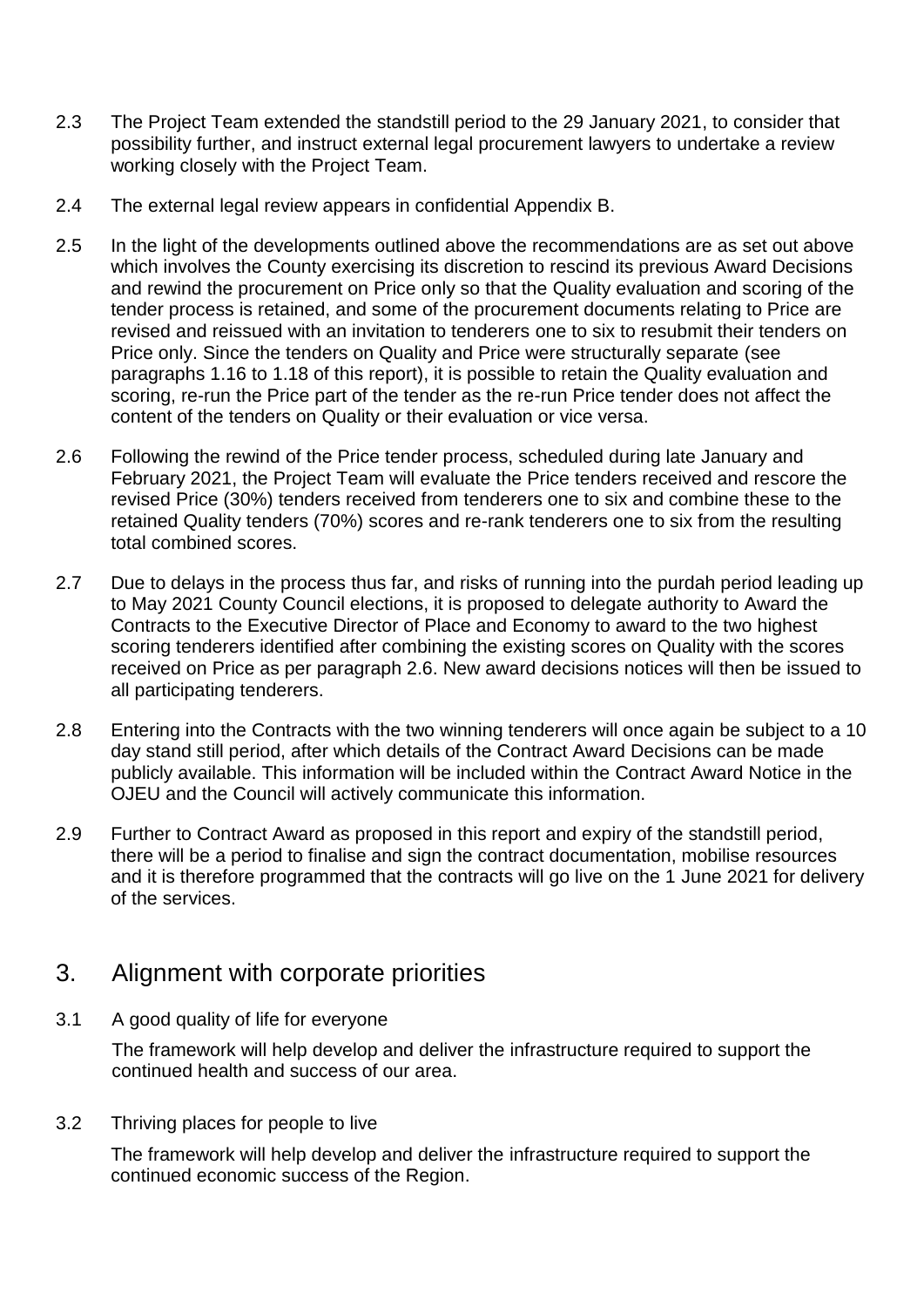3.3 The best start for Cambridgeshire's children

There are no significant implications for this priority.

3.4 Net zero carbon emissions for Cambridgeshire by 2050

The framework will enable the development and implementation of a wide range of transport and other infrastructure (including sustainable transport solutions) that will help reduce congestion and sources of emissions from transport.

## 4. Significant Implications

4.1 Resource Implications

A Framework Manager will be recruited and appointed to oversee the operation of the framework. The role will involve collation of forward work programmes, liaison with the Contracting Authorities and the two suppliers, seeking quotations and awarding Works Orders under the framework and managing the performance management framework.

4.2 Procurement/Contractual/Council Contract Procedure Rules Implications

A restricted OJEU process has been completed in accordance with contract procedure rules.

4.3 Statutory, Legal and Risk Implications

Until the standstill period expires and the time for issuing court proceedings expires there is always a theoretical opportunity for any losing tenderer to commence a court claim. However, in every case there have to be recognised and valid grounds to bring a claim. In this case it is not considered that there are such grounds.

4.4 Equality and Diversity Implications

There are no significant implications within this category. An Equalities Impact Assessment screening has been undertaken for the project previously.

4.5 Engagement and Communications Implications

There are no significant implications within this category.

4.6 Localism and Local Member Involvement

There are no significant implications within this category.

4.7 Public Health Implications

There are no significant implications within this category.

#### **Have the resource implications been cleared by Finance?** Yes